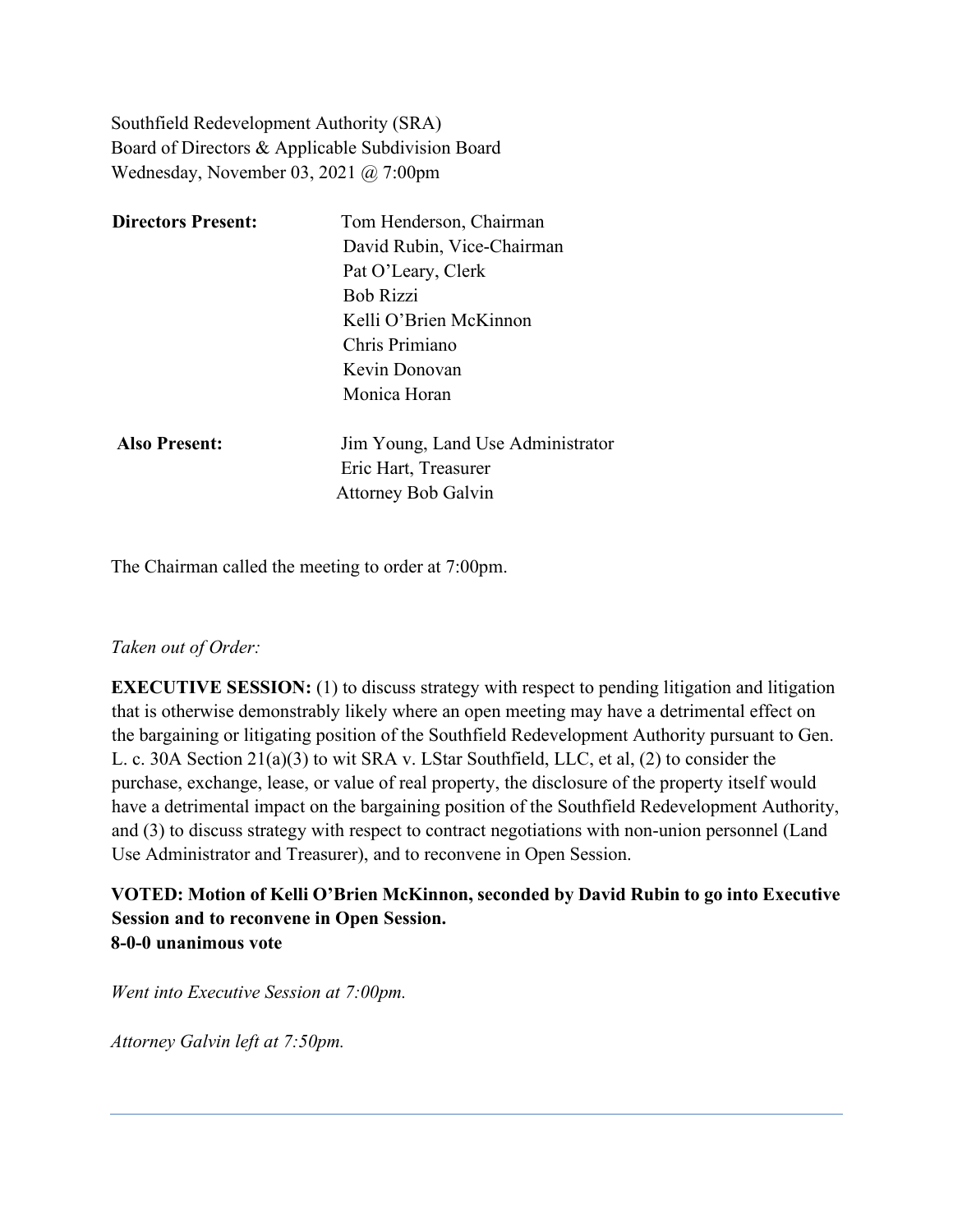*Open Session began at 8:03pm.*

**Open Session Minutes**

**VOTED: Motion of Kelli O'Brien McKinnon, seconded by David Rubin, to accept the October 20, 2021 minutes as written. 6-0-2 vote;** *Bob Rizzi and Chris Primiano abstained*

#### **Applicable Subdivision Board**

Dorset Park, Performance Bond Reduction Request

The current bond expires on November 18, 2021. Mr. Young said that the roadway irrigation item still needs to be resolved and Weymouth DPW has confirmed that all work is complete. He asked for the Performance Bond to be reduced to \$50,000.

#### **VOTED: Motion of Kevin Donovan, seconded by Kelli O'Brien McKinnon, to reduce the Dorset Park Performance Bond to \$50,000. 7-0-1 vote; Dave Rubin abstained**

# **Update on October 30, 2021 fire at former Navy Building #134; Discussion and Possible Vote on Debris Removal Contract**

Chairman Henderson said the building next to the original control tower caught fire and, with no water nearby, was just left to burn.

Mr. Donovan suggested Mr. Young contact the town of Abington to request that a Board of Survey declare the building a hazard, and notifying the property owner (LStar), before initiating any debris clean-up at the site.

## **VOTED: Motion of Kevin Donovan, seconded by Chris Primiano, to approve of Mr. Young contacting the Abington Fire Chief to ask for a Board of Survey to formally declare the building a hazard. 8-0-0 unanimous vote**

**Treasurer's Report:** Chairman Henderson said the Audit Contract with Lynch Marini is for a 3-year agreement.